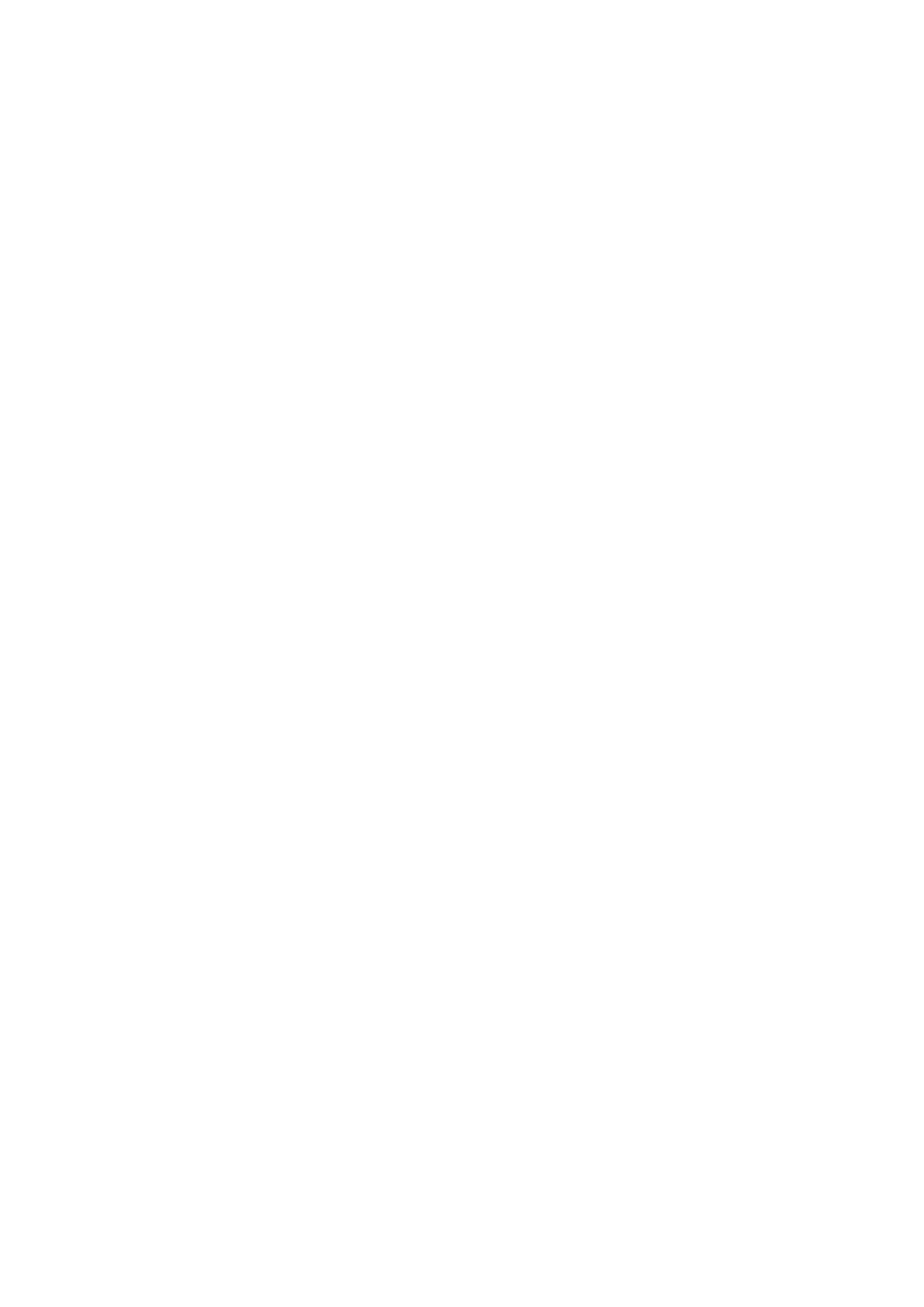with the correct answer which can inhibit students' learning, the teacher can enhance the reasoning ability of their students by encouraging them to express their own ideas. The learners have to assume greater responsibility for their own learning and the teacher takes an active role in directing and guiding the learners in how to solve the problems presented. The teacher as the facilitator actively engages with the learners while they work on problems, by asking them questions and probing their thinking.

The Project Maths curriculum is therefore based on an approach that amalgamates elements of constructivism with elements of Realistic Maths Education (RME). Freudenthal introduced the idea of Realistic Mathematics Education (RME) as a result of his dissatisfaction with mathematics education in the 1950's which viewed mathematics as an abstract body of knowledge. Freudenthal viewed mathematics as a human activity influenced by cultural and societal factors and embedded in realistic situations. Learners are expected to actively participate in the learning environment and sensemaking forms the basis in designing the teaching and learning processes to be adopted in the classroom [4]. As well as increasing mathematical achievement for all learners, it was envisaged that Project Maths would improve their higher order thinking skills such as the ability to think logically and reason mathematically. It was also claimed that the Project Maths curriculum would improve student attitudes towards the subject and increase mathematical preparedness for higher education [2]. The Irish government also envisioned that the introduction of Project Maths would increase the number of students opting to study the subject at higher level. The uptake for higher level mathematics prior to the introduction of Project Maths was 18% and the government hoped that this would increase to 30% [1].

The introduction of Project Maths has not been without controversy, one of the main concerns is the terminology used in presenting the questions, and some teachers argue that questions seem to test literacy as well as mathematical skills [21]. This can seriously hinder students' where English is not their first language or those who suffer from dyslexia. Another flaw identified with the Project Maths curriculum is the poor balance of topics; some academics argue that there is too much emphasis on commercial mathematics such as probability and statistics and not enough on calculus and algebra [22]. Leading academics argue that this particular flaw with the Project Maths curriculum will lead to a lowering of mathematical standards, and will leave students unprepared for careers in the areas of Science, Technology Engineering and Maths (STEM) [22]. Especially noteworthy with the Project Maths curriculum is the substantial reduction in calculus, which is considered one of the pillars of

mathematics and is deemed essential for anyone wishing to pursue a career as a scientist or an engineer. Linear algebra has also disappeared from the curriculum; this, in spite the fact that matrices, vectors and their associated rich and powerful theory are ubiquitous throughout engineering, physics, chemistry and computer science to name just a few applications.

# **2. Constructivist learning environment**

Constructivism is an epistemology that offers an explanation as to how we learn. It is important to point out that although it can influence teaching, it is not a theory of teaching, but a theory of learning. The challenge therefore, is how to translate this theory of learning into one which can be employed in teaching. Emergent constructivist theories suggest that humans generate knowledge based on prior experiences and how they interact with others. In the constructivist classroom, the learner must play an active role in the learning process in an environment that supports him/her. Learning activities typically associated with constructivism include active engagement, inquiry, problem solving and collaboration with others. The main activity in a constructivist classroom is solving problems. Students use inquiry methods to ask questions, investigate a topic, and use a variety of resources to find solutions. As students explore the topic in greater detail, they draw conclusions, and, as exploration continues, they revisit those conclusions. Exploration of questions leads to more questions.

There is a great deal of overlap between a constructivist and social constructivist classrooms, with the exception of the greater emphasis placed on learning through social interaction with the latter. In social constructivist classrooms collaborative learning is a process of peer interaction that is mediated and structured by the teacher. Discussion can be promoted by the presentation of specific concepts, problems or scenarios, and is guided by means of effectively directed questions, the introduction and clarification of concepts and information, and references to previously learned material. In adopting a constructivist approach to teaching and learning mathematics, the teacher must focus on meaning and understanding and encourage independence, autonomy and self-direction [5].

However, as [6] explain establishing a classroom learning environment based upon constructivist learning theory can be difficult. In particular [6] stated that: 'Tasks with higher level cognitive demands increase the pupils' risk and the ambiguity involved in engagement and thus alter the commonly established exchange rate in classrooms – that of an exchange of tangible rewards for tangible products. Pupils like to know where they stand. For this reason, tasks demanding higher order thought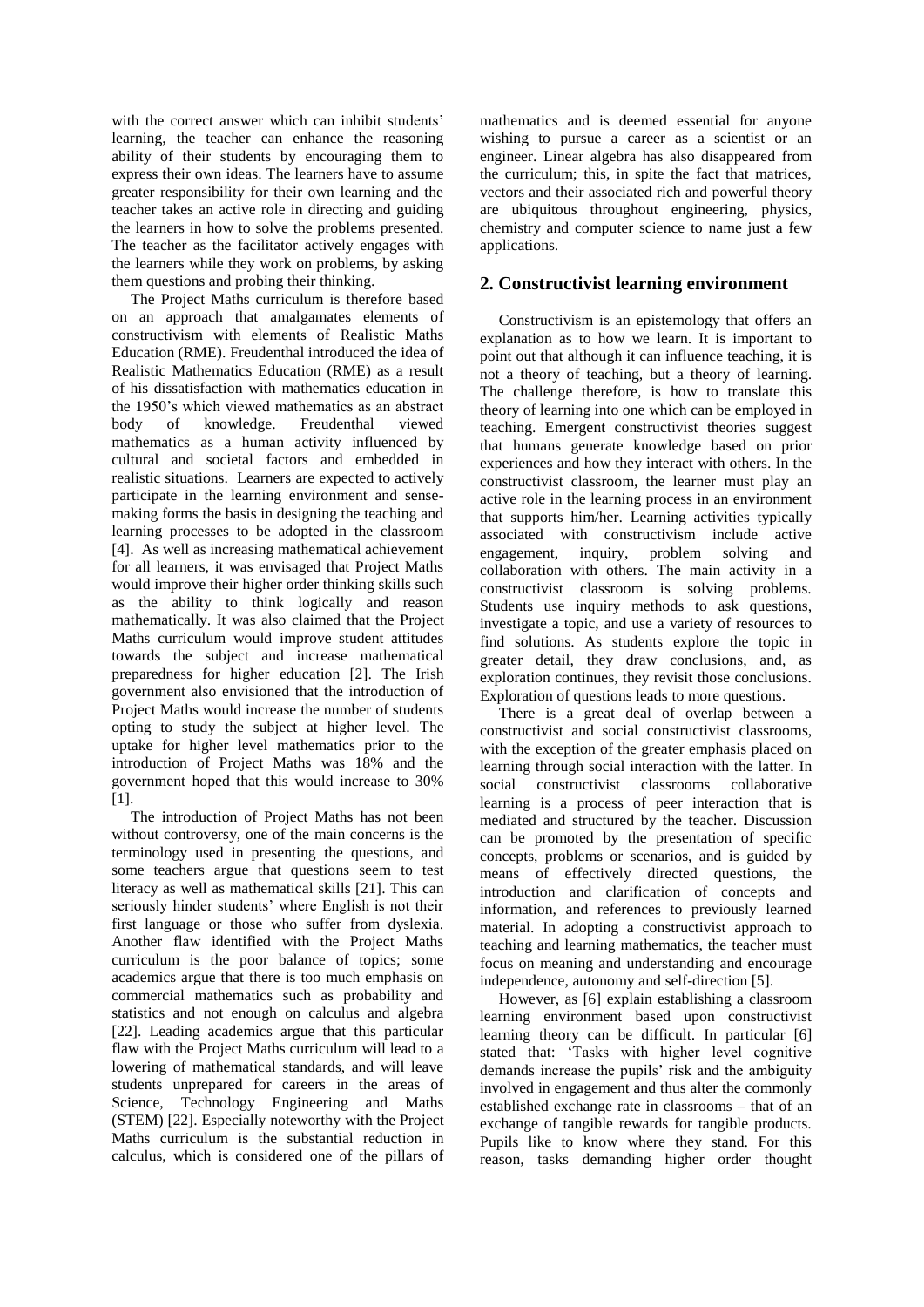processes are resisted or subverted by pupils. Resistance puts co-operation at risk. Teachers are lured into or connive at subversion and higher-level task demands are frequently re-negotiated in the direction of routine procedures' (p. 21).

There are a number of factors which can influence the implementation of the constructivist philosophy by teachers [7]. When education is driven by significant focus on results and achievement and educational conservatism, adopting constructivist principles can be difficult. Since traditional methods normally deliver results, educational systems can be slow to change. However, there are compelling arguments in favour of constructivist approaches and [8] claimed that 'the most conspicuous psychological influence on curriculum thinking in science since 1980 has been the constructivist view of learning' (p. 801).

Becoming a constructivist teacher can be a difficult transformation, since most teachers have been prepared for teaching using the traditional, behaviorist approach. Becoming a constructivist teacher requires the teacher to assume a new identity, which essentially involves a paradigm shift, the teacher is no longer a 'guide on the side' but is now a facilitator of learning. This involves considerable personal change for teaching personnel. The teachers' professional practice must adapt to include the capacity to facilitate teamwork, collaborative inquiry, scaffold students' knowledge and assist students' to scaffold knowledge together. The classroom learning environment must also be transformed to a knowledge creating environment which fosters questioning and inquiry. The learners must also assume a new identity, they are no long passive recipients of knowledge; the learner must become actively involved in the process of building and transforming knowledge. In order for the learner to construct meaning, they must strive to make sense of new experiences, and in doing so must relate it to what is already known or believed about the topic. The learners develop knowledge through an active construction process and not through the passive reception of knowledge.

## **3. Attitudes towards mathematics**

There is increasing recognition that as well as cognitive factors, affective factors play an important role in the teaching and learning of mathematics [9]. While the definition of attitude tends to vary in the literature, attitude can be regarded as a learned response to a situation or object which can be either positive or negative [10]. Quite often terms such as enjoyment, motivation, confidence, feelings and beliefs are used when discussing attitudes and are said to have an influence on participation rates of the learner [11]. The affective domain is multidimensional and [11] recognized the existence

of three dimensions: attitudes, beliefs and emotions. These affective factors together with self-efficacy, confidence and self-concept play an important role in students' learning of mathematics [12]. It was further stated in [13] that 'repeated emotional reactions to mathematical situations become habitual and an attitude towards mathematics develops' (p. 109).



**Figure 1. The failure cycle (Source: Ernest, 2013)** 

Figure 1 illustrates that students who experience repeated failure in mathematics tests and tasks leads to and reinforces poor confidence and poor mathematics self-concepts. If the students experience too much failure and fell humiliated at the prospect of mathematics then this can lead to mathematics anxiety in a minority of cases. In situations like this, students will go to great lengths to avoid mathematics, resulting in further failure and lack of success in mathematics [23]. Students who pursue the engineering discipline are likely to have strong overarching goals regarding success in their studies and may refuse to allow any developing negative attitudes to mathematics to impede their learning efforts. However in such circumstances their beliefs about mathematics will tend to be that it is simply a toolkit, required for their overall success.



**Figure 2. The success cycle (Source: Ernest, 2013)** 

Figure 2 illustrates that if a student experiences success at mathematical tasks, this will inevitably lead to increased pleasure and confidence, selfefficacy and motivation towards mathematics. Students are more likely to persist and be strive to be more successful mathematically [23]. Many engineering students will have a history of success and achievement in mathematics behind them as this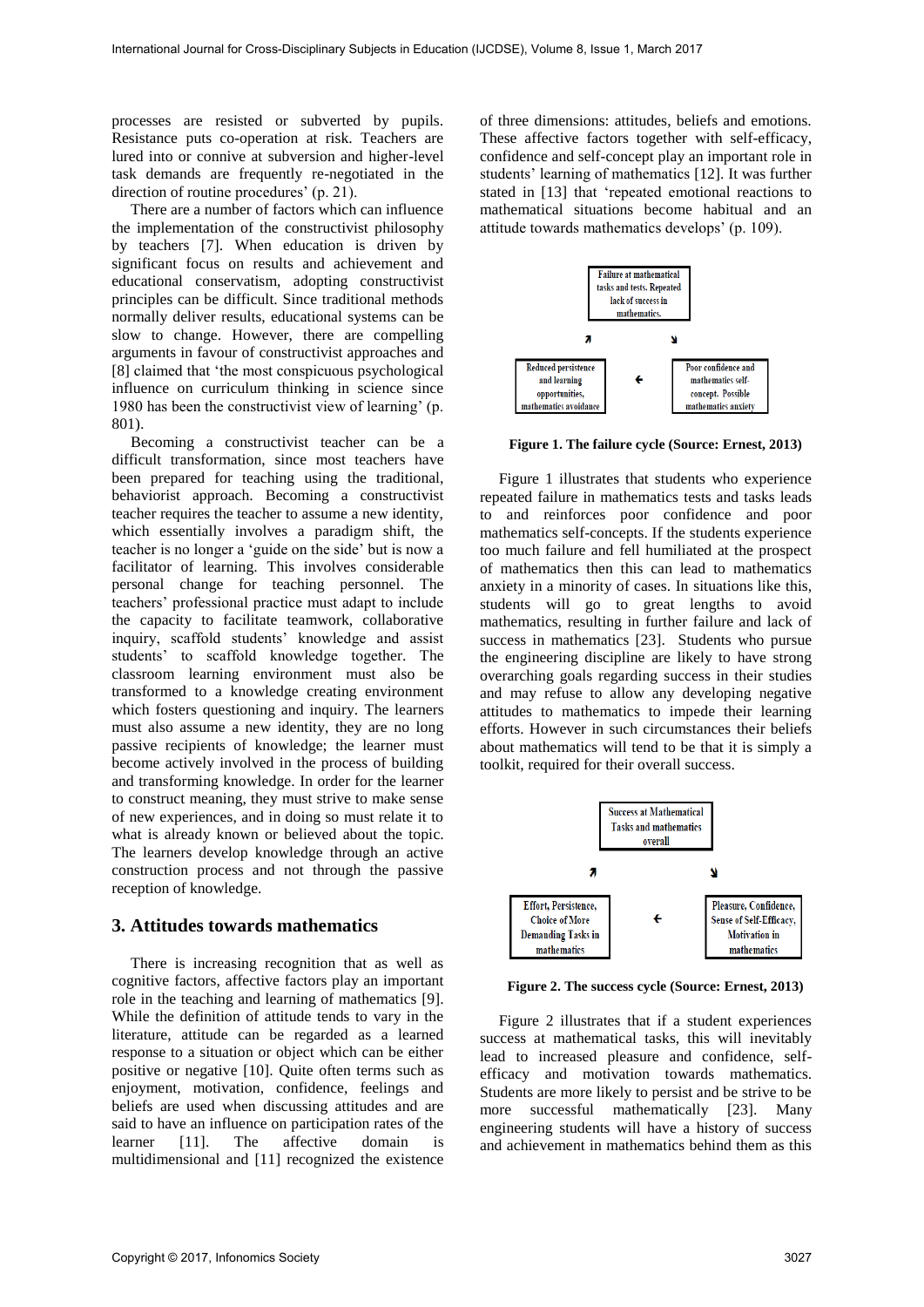is normally a pre-requisite entry requirement for many engineering courses.

Attitudes are based on prior experiences and [14] further state that student success in third level mathematics based courses is strongly correlated to their previous experience in second level education. Attitudes are defined in [15] as 'manners of acting, feeling, or thinking that show one's disposition or opinion' (p. 259). This suggests that attitudes develop from several similar and repeated emotive responses to an event or object [10]. A student's' attitude and beliefs about mathematics are also said to influence their propensity to use mathematics in future situations [10]. While a student's' cognitive competencies influence their self-confidence in mathematics, affective factors are deemed to be much better determinants of further mathematical study and participation in careers that involve mathematics [10].

In their search for a definition of attitudes towards mathematics, [16] proposed a three dimensional model for attitude (TMA) that illustrates interconnections between emotional dispositions towards mathematics, vision of mathematics and perceived competence in mathematics. The TMA model highlights the insufficiency of a positive/negative dichotomy for attitude defined as a general emotional disposition towards mathematics. Such a bipolar model as stated by [16] is too simplistic to account for complex interactions existing between beliefs and emotions in the context of mathematics. Perceived competence in mathematics is the students' perceptions of their mathematical ability and the ability to succeed in mathematics. The emotional dimension is concerned with the extent to which the students enjoys mathematics and the subject matter itself. Vision of mathematics refers to the beliefs that the student holds in relation to how important mathematics is in everyday life. The three dimensional model (TMA) is illustrated below in figure 3.



**Figure 3. TMA Model for Student Attitudes (Source: Di Martino and Zan, 2010)** 

# **4. Instrument**

There are many scales available that can measure student attitudes towards mathematics, and one which was considered was Aiken's Mathematics

Attitude Scale which was developed in 1974 [17]. Aiken claimed that attitude was multi-dimensional rather than uni-dimensional consisting of the two components, value and enjoyment of mathematics. This multi-dimensional aspect of attitude means that in order for the learner to have a positive attitude towards mathematics, they must enjoy the subject as well as have an appreciation for its value in the teaching and learning process [17]. Aiken's scale led to the development of Tapia and Marsh's Attitude Towards Mathematics Inventory (ATMI) in 1996 [17]. The original scale consisted of 49 items, however on revision this was reduced to include 40 items.

On considering the literature in relation to the affective domain and mathematics achievement, it was decided to employ a reduced version of the Attitudes Towards Mathematics Inventory (ATMI) in this preliminary study. The ATMI consists of 40 statements that measure four factors affecting student attitude including self-confidence, value, enjoyment and motivation. While the motivation scale is viewed as a component of affect, other instruments suggest that the subcomponents of affect make up motivation [17], and since motivation to learn mathematics does not feature prominently in the TMA model, it was decided to omit the 5 statements specifically relating to motivation. The ATMI has a validity of 0.97 when used with college students and the content validity has been established [18]. The survey is based on a 5-point Likert scale that ranges from Strongly Disagree (1) to Strongly Agree (5). The abridged ATMI used in this study measured attitudes towards mathematics under the following dimensions:

1. Self-confidence is designed to measure students' confidence and self-concept of their performance in mathematics. Examples of self-confidence statements that students were asked to agree or disagree with included 'I am able to solve mathematics problems without too much difficulty' and 'studying mathematics makes me feel nervous'.

2. Value of mathematics measures students' beliefs on the usefulness and value of mathematics in their lives now and in the future. Examples of value statements that students were asked to agree or disagree with included 'mathematics is important in everyday life' and 'mathematics is one of the most important subjects for people to study'.

3. Enjoyment of mathematics measures the degree to which students enjoy working with mathematics and their enjoyment in mathematics classes. Examples of enjoyment statements that students were asked to agree or disagree with included 'I have usually enjoyed studying mathematics in school' and 'I am happier in a maths class than in any other class'.

A further scale was included in the questionnaire to determine the extent to which teachers are implementing the Project Maths curriculum as intended. It was decided to employ a scale designed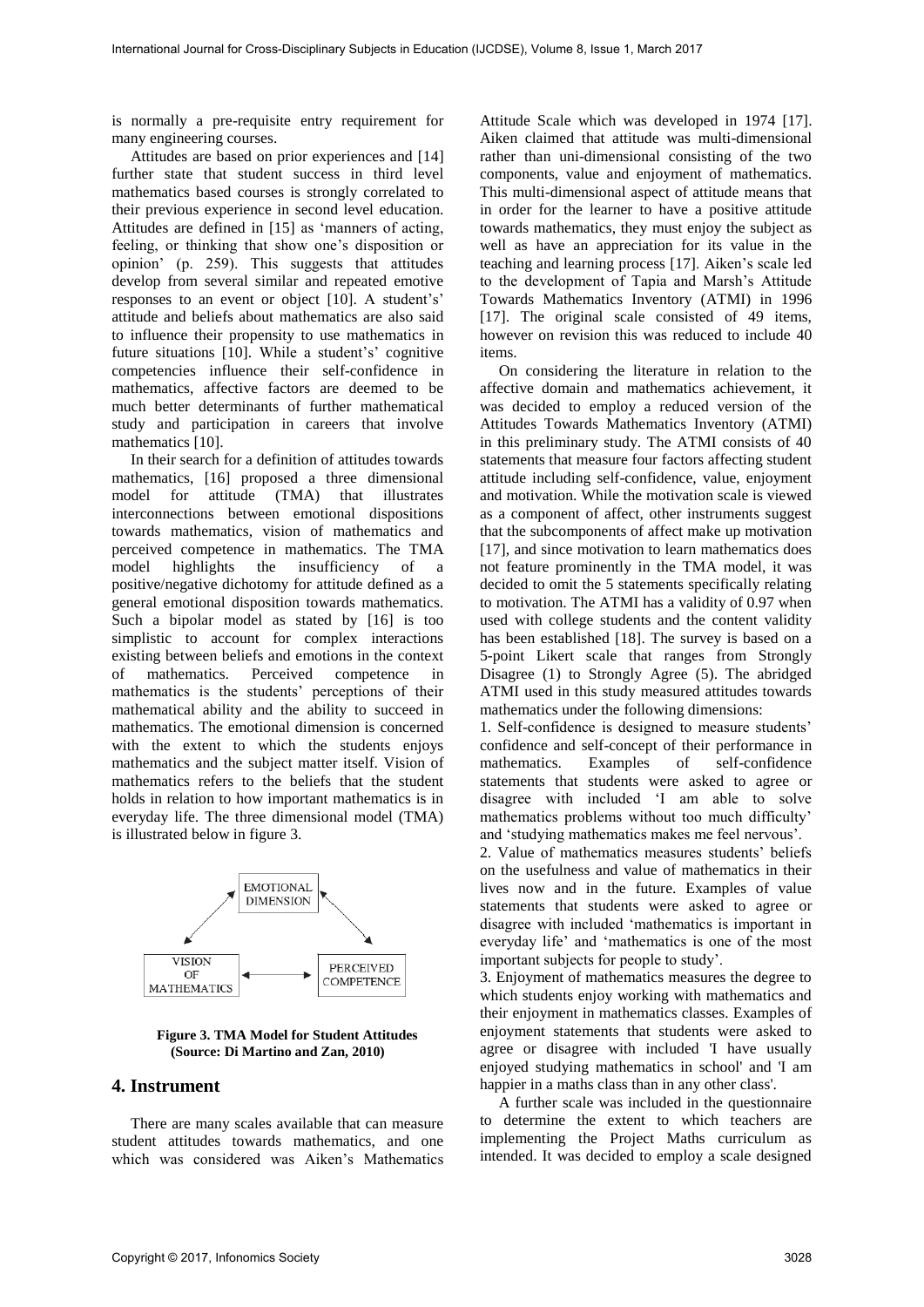by Swan [19], since it accurately captures the phenomenon that is Project Maths. Fifteen items were included that are specifically concerned with student experiences with teaching practices. These items are categorised as 'teacher centred' and 'student centred'. 'Teacher centred' practices are those that are typically associated with transmissionoriented behaviorist teaching practices, in which the teacher directs the work, organizes the material, gives clear instructions, teaches everyone at once in a predetermined manner and emphasizes practice for fluency over discussion for meaning [19].

'Student centred' practices are associated with constructivist learning and implies that the teacher takes students' knowledge and mistakes into account when deciding what to teach, treats the students as individuals as opposed to homogenous blocks, is selective and flexible about what to teach, and allows the students to make decisions, compare different methods and create their own methods [19]. In order to probe deeper into students' prior experiences of mathematics in school, several open-ended questions were also included at the end of the questionnaire. The open-ended responses were transcribed and coded using thematic analysis in order to determine common themes. The open-ended questions included the following:

1. Did you enjoy second level mathematics? Why/why not?

2. What aspects of Project Maths did you enjoy most?

3. What aspects of Project Maths did you enjoy the least?

4. Overall, do you feel mathematically prepared for your higher education course?

## **5. Results**

Of the 46 students who completed the questionnaire, 41 had completed the Project Maths curriculum and 5 of these 41 participants completed the higher level Project Maths curriculum. On a 5 point scale, the mean score for 'Value of mathematics' for all participants was 3.74 (standard deviation .602), the mean score for 'Enjoyment of mathematics' was 3.42 (standard deviation .585) and the mean value for 'Self-confidence in mathematics' was 3.49 (standard deviation .584). The overall mean ATMI score for all participants was 3.55 (standard deviation .458) indicating a strong attitude towards mathematics to date.

This particular study is principally concerned with participants who experienced the Project Maths curriculum. Therefore, it was decided to examine whether the five participants who completed the Higher level Project Maths curriculum have more positive attitudes towards mathematics. In the results that follow, the reader is reminded that the calculations were completed with a subgroup of five

students compared to a group of 41 students who completed the ordinary level curriculum. Overall, only 10% respondents rated value of mathematics at less than 3.0, and given that the participants are all engineering students, and that engineering is predominantly mathematics based, this suggests that 93% of the respondents appreciate the value of mathematics to their discipline. 66% enjoy mathematics more and 78% feel more confident in their mathematical ability. The overall mean ATMI score for participants who completed the ordinary level curriculum was 3.48 (standard deviation .468), while for participants who completed the higher level curriculum 3.87 (standard deviation .259). This would suggest that participants who completed the higher level curriculum have more positive attitudes towards mathematics, however, a Mann-Whitney U test reveals non-significant differences between the two groups ( $p = .069$ , Mann-Whitney U = 44.5, Z = 1.813).

Examining the individual ATMI factors, the mean score for value of mathematics for participants who completed the ordinary level Project Maths curriculum was 3.63 (standard deviation .622), while for the higher level participants was 3.96 (standard deviation .403). The results of the Mann-Whitney U test also reveals that no relationship exists between prior level of study and value of mathematics ( $p =$ .202, Mann-Whitney  $U = 57.5$ ,  $Z = 1.29$ ). The mean score for enjoyment of mathematics for ordinary level participants was 3.37 (standard deviation .621), while for higher level participants was 3.72 (standard deviation .319). The results of the Mann-Whitney U test also reveals that no relationship exists between prior level of study and enjoyment of mathematics (p  $= .162$ , Mann-Whitney U = 54.5, Z = 1.42). The mean score for self-confidence in mathematics for ordinary level participants was 3.43 (standard deviation .541), while for higher level participants the mean self-confidence score was 3.95 (standard deviation .446). In this case, the results of the Mann-Whitney U test reveals a significant relationship between prior level of study and self-confidence in mathematics ( $p = .027$ , Mann-Whitney U = 35.5, Z = 2.18).

The questionnaire also explored the kinds of mathematical activities that were typically encountered in mathematics class. Table 1 indicates these mathematical activities while the first column in the Table 2 indicates whether these activities are more student-centered (S) or teacher-centred (T). Student-centred teaching practices are reported as having the potential to engage a more academically diverse student body than the traditional teachercentered approach [19]. Teacher-centred approaches are typically associated with transmission style pedagogy in contrast to student-centred approaches which foster discussion, collaboration and inquiry. The initial analysis indicates that students agree that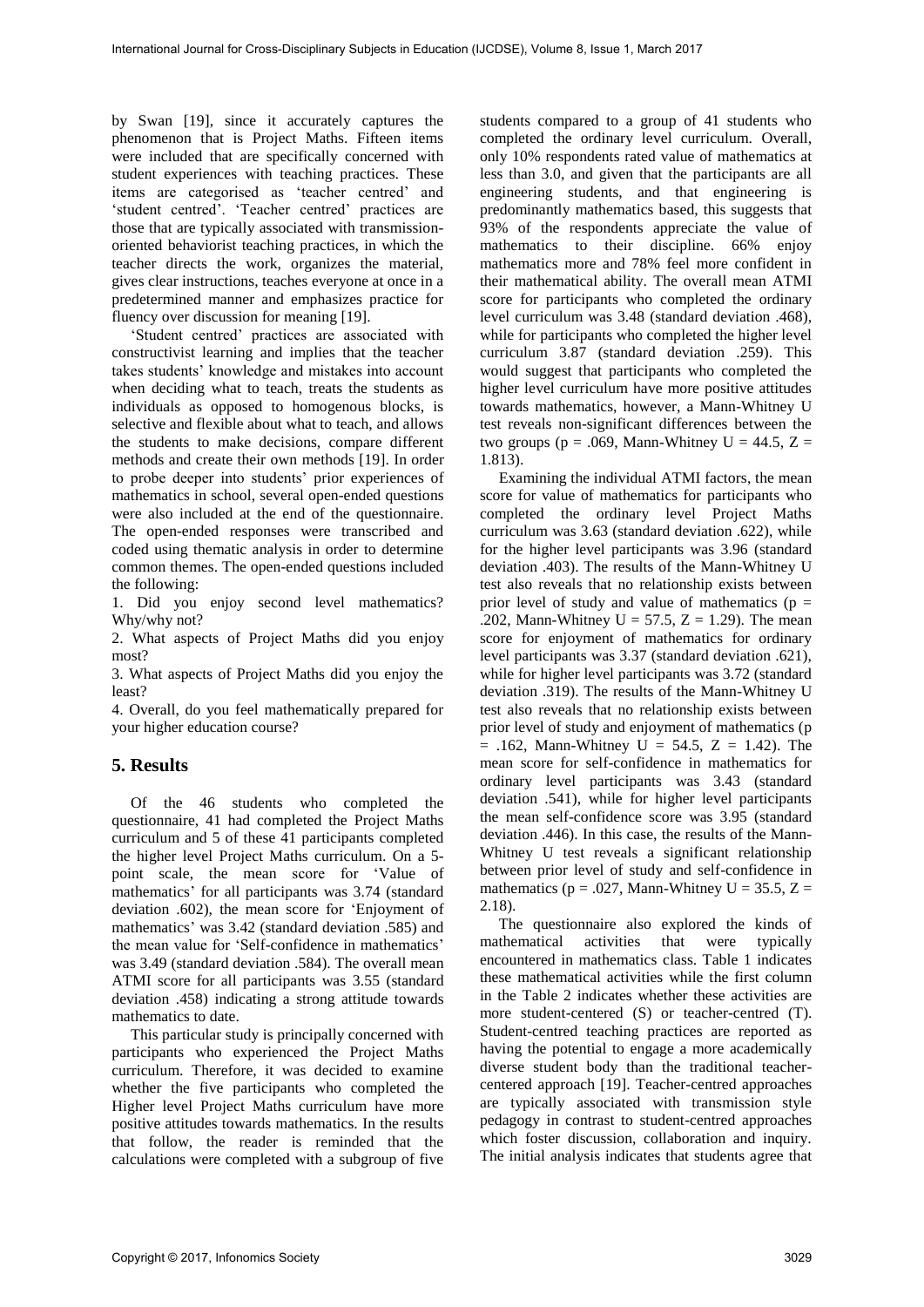teacher practices are mostly transmission-oriented, an approach not advocated by the Project Maths curriculum. The items in Table 2 have been rank ordered from those most commonly reported to those least commonly reported. In doing this, the studentcentred items reported as being less commonly experienced by students.

### **Table 1. Teaching practices items**

### **No. Statement**

- 1 Told us which question to do<br>2 Showed us which methods to
- Showed us which methods to use and then asked us to use it
- $3$  Asked us to work through practice exercises  $4$  Let us choose which questions to do
- 4 Let us choose which questions to do<br>5 Tried to prevent us from making n
- 5 Tried to prevent us from making mistakes by explaining things carefully
- 6 Expected us to follow the textbook or worksheet closely
- 7 Let us invent our own methods
- 8 Asked us to work in pairs or small groups
- 9 Expected us to work mostly on our own, asking a neighbour from time to time
- 10 Expected us to learn through discussing our ideas
- 11 Showed us just one way of doing each question
- 12 Jumped between topics as the need arose
- 13 Asked us to complete different methods for doing questions
- 14 Encouraged us to discuss mistakes
- 15 Showed us how different maths topics link together

**Table 2. T=Teacher-centred statement, S=Studentcentred statement and the mean value for each practice: 1 almost never to 5 almost always. Statements are rank-ordered separately from most to least common reported practice** 

| The teacher |              | Mean | Std dev |
|-------------|--------------|------|---------|
| T           | Statement 1  | 4.31 | .874    |
| T           | Statement 2  | 4.13 | 1.036   |
| T           | Statement 3  | 4.13 | .919    |
| S           | Statement 4  | 4.11 | 1.191   |
| T           | Statement 5  | 3.96 | 1.043   |
| т           | Statement 6  | 3.91 | 1.104   |
| S           | Statement 7  | 3.82 | 1.319   |
| S           | Statement 8  | 3.44 | 1.324   |
| т           | Statement 9  | 3.27 | 1.338   |
| S           | Statement 10 | 3.04 | 1.348   |
| T           | Statement 11 | 2.96 | 1.381   |
| S           | Statement 12 | 2.89 | 1.133   |
| S           | Statement 13 | 2.64 | 1.228   |
| S           | Statement 14 | 2.47 | 1.198   |
| S           | Statement 15 | 2.33 | 1.225   |

It was suggested by Swan [17], that rather than looking at the items individually, it is more helpful to

devise a scale of 'teacher centredness' using the statements in table 2. To do so, Swan states that the student-centred items are reverse coded and added to the ratings for the teacher-centred items. The higher the cumulative score, the more teacher-centred the classroom practices. The total score ranges from 15 to 75. It is apparent from table 3 that only 12% of the participants reported teaching practices as studentcentered and 15% reported a mixture of both studentcentered and teacher-centered practices. This would suggest that Project Maths is not being implemented in the spirit in which it was intended.

#### **Table 3. Teacher-centered scale and frequency of Occurrences**

| Range   | <b>Practice</b>  |    | <b>Frequency</b> |
|---------|------------------|----|------------------|
| 15 < 35 | Student-centered |    | 12%              |
| 35 < 55 | Mixed            |    | 15%              |
| 55 < 75 | Teacher-centered | 30 | 73%              |

The internal consistency of both scales was also established. The Cronbach's alpha for the ATMI scale was 0.791 and for Swan's scale was 0.711, and so both scales are deemed reliable.

The first open-ended question enquired whether students enjoyed mathematics at school and to state a reason why or why not. Of the 41 respondents who experienced the Project Maths curriculum, 34 provided a response to this question. Of these 34 respondents, 20 participants responded with no and the remaining 14 participants responded with yes. The most commonly cited reason for not enjoying mathematics was because of the teacher, while the most commonly cited reason for enjoying mathematics was also because of the teacher. All five participants who completed the higher level Project Maths curriculum responded with yes and cited having a good teacher as the primary reason for enjoying mathematics. Three of the participants who completed the ordinary level curriculum stated that they enjoyed mathematics after moving from the higher level curriculum to the ordinary level curriculum with one participant reporting that 'higher level was too stressful'. The negative responses reported the teachers as '*being not great*' for example, while one participant who stated that they enjoyed mathematics because of their teacher reported their teacher as '*very helpful*'.

It was apparent from the responses to the second open-ended question that the question lacked clarity. The question enquired about the aspects of the Project Maths curriculum that participants enjoyed most. Project Maths is a collaborative approach to learning mathematics which promotes teamwork, real-world problem solving, communication within the classroom and a shift in the role of the teacher from the transmitter of knowledge to facilitator of learning. It was envisaged that participants would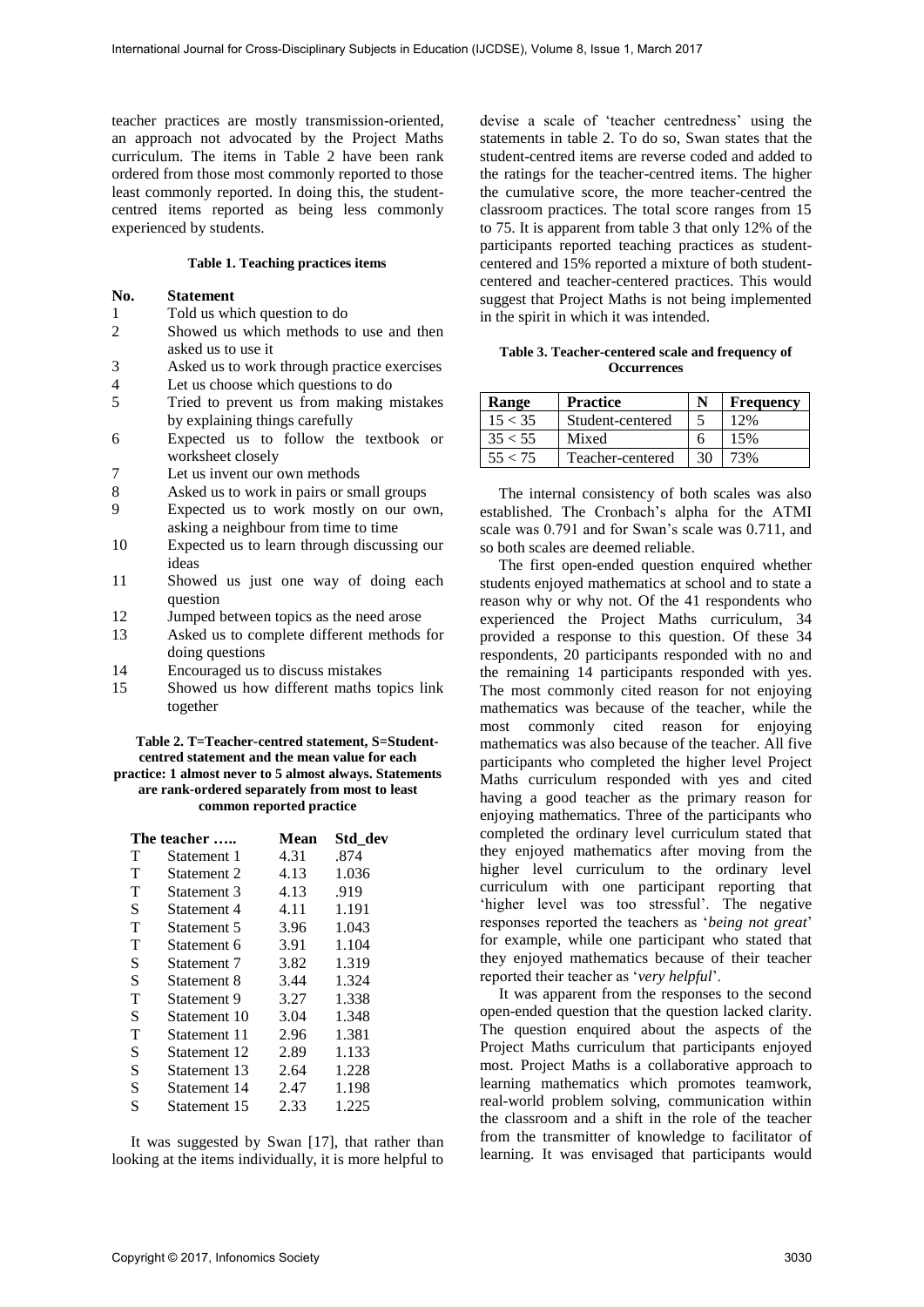respond citing at least one of these as their reason for enjoying mathematics. However, 14 responded with particular topics, for example 4 stated that they enjoyed probability and statistics, while 4 stated that they enjoyed algebra and 6 stated that they enjoyed trigonometry. However, 7 participants stated that they enjoyed real world problems with one participant stating that 'it made maths real'.

It was also quite apparent that the question which inquired about the aspects of Project Maths that participants enjoyed least also lacked clarity. Some participants named particular topics, for example 5 participants stated that they least enjoyed probability and statistics and 3 stated that they did not enjoy algebra. However, nine of the 41 participants stated that the nature of the real world problems and in particular the wording of the questions was the primary reason for not enjoying mathematics. One participant reported that questions were too 'wordy' and 'you have to look for the numbers in the question', and another participant who reported having dyslexia stated that the nature of the questions presented many problems.

Of the 34 participants who answered the question regarding mathematical preparedness for higher education, 15 reported feeling not prepared while 19 participants reported feeling well prepared. The 5 participants who completed the higher level curriculum all reported feeling mathematically prepared for their higher education course. Four participants who completed the ordinary level curriculum stated that having additional 'grinds' or revision courses, aided in their mathematical preparedness for higher education. Two participants who completed the ordinary level curriculum stated that they did feel mathematically prepared for higher education as a result of having repeated the Leaving Certificate examination. Two participants who reported not feeling mathematically prepared for higher education stated that they did not know what to expect in higher education and three participants specifically named the Project Maths curriculum as the reason they did not feel mathematically prepared for higher education.

# **9. Discussion**

The purpose of this study was to determine whether Project Maths has had a positive impact on student attitudes towards mathematics for a group of first year engineering students in a third level institution. It is quite apparent that Project Maths is having a positive impact in terms of students valuing mathematics more with 93% of participants reporting positive attitudes towards value of mathematics. However, 46% of participants reported not enjoying mathematics, and the most commonly cited reason was the nature of the real world questions and in particular the language used in presenting these

questions. 78% of participants reported high levels of self-confidence in their mathematical ability. It was also apparent that students who completed the higher level mathematics curriculum tended to be more selfconfident in their mathematical ability and tended to feel more mathematically prepared for higher education in comparison with students who completed the ordinary level curriculum.

With only 12% of participants in this study reporting teaching practices as purely studentcentred, it would appear that teacher-centred pedagogies are still predominantly used in Irish classrooms even after the introduction of Project Maths. 73% of participants agree that teaching practices are very much 'teacher-centred'. This may be attributed to the difficulties associated with the teacher having to assume a new identity as a facilitator of learning rather than a transmitter of knowledge or the prominent role that the Irish Leaving Certificate examination plays as selection purposes to higher education. While the traditional teacher-centred approach emphasizes the role of the teacher as the transmitter of knowledge, studentcentred teaching imparts the onus on the participants to become involved in their own learning. The facilitator's role is to introduce the subject of discussion, encourage sharing of perspectives and ideas and integrate students' shared experiences. It is evident from this study that teachers are experiencing difficulties in transitioning to their new role. A further 15% reported teaching practices as a mixture of both student-centred and teacher-centred, and perhaps using a mixture of both methods is better as the learners would be able to enjoy the benefits of both approaches. Instead of becoming dis-interested with a purely teacher-centred approach or losing sight of their goals in a completely student-centred approach, learners could benefit from a wellbalanced educational environment combining both approaches.

Selection to higher education in Ireland is based on the points system and the Irish Leaving Certificate examinations which is considered a high stakes examination. Students are awarded points based on six out of seven subjects and points are awarded based on grades and the level with which the subject was completed (higher versus ordinary versus foundation). The maximum number of points achievable in the Irish Leaving Certificate is 600 points. The higher level mathematics curriculum tends to be more time-consuming and uptake of higher mathematics can be low, each year approximately 2,000 students who start out with ambitions to undertake the higher level paper drop to ordinary level in the months before the Leaving certificate examination. In order to address this issue and to encourage the uptake of higher level mathematics, the Irish Government introduced an initiative of awarding an additional 25 extra bonus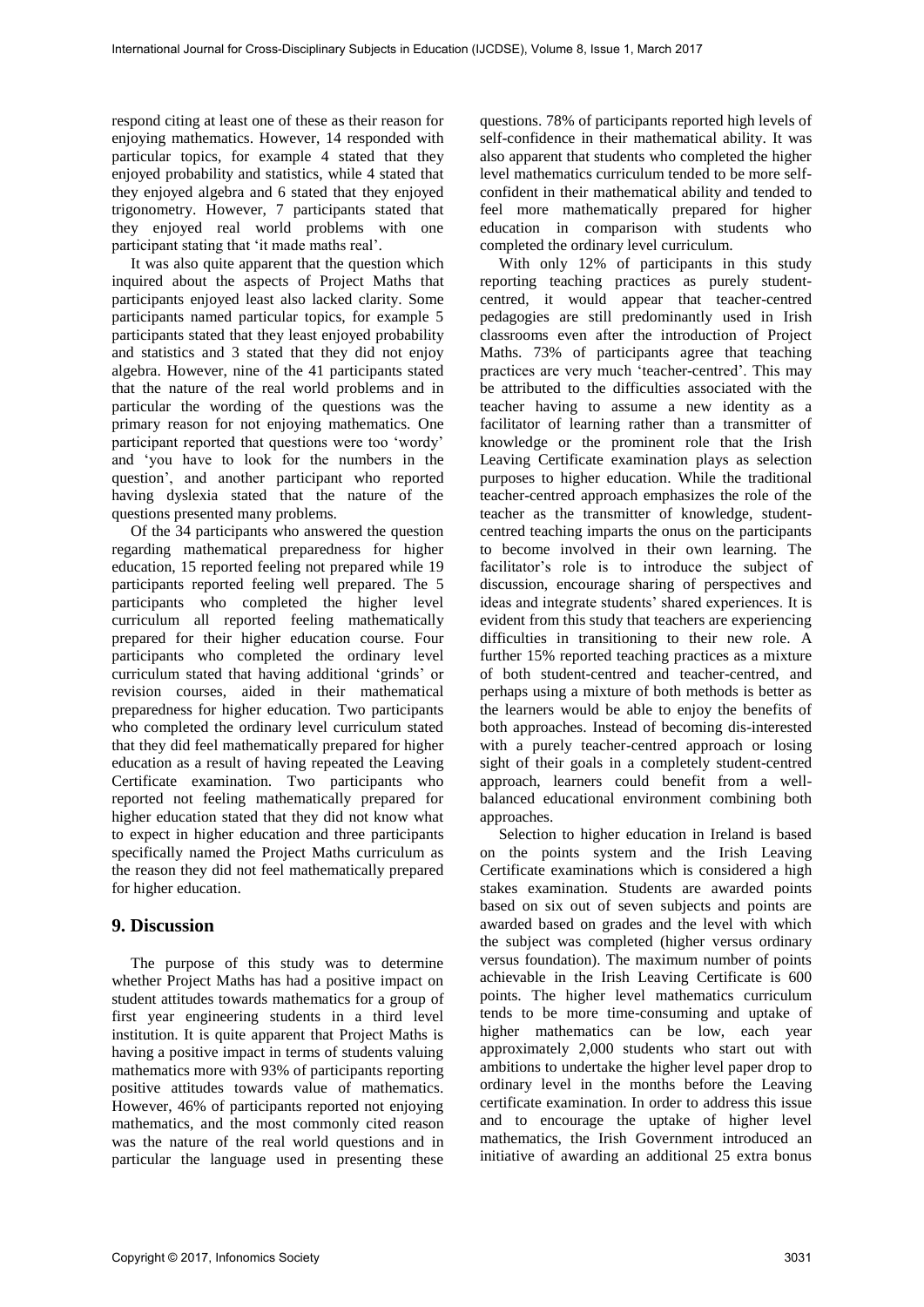points to anyone who completed the higher level mathematics curriculum. However, this study revealed that three participants felt that the higher level curriculum was too 'stressful', these particular participants dropped to the Ordinary level curriculum. The fact that only 12% of participants reported teaching practices as student-centred support what [7] stated, that when education is driven by significant focus on results and achievement, adopting constructivist approaches can be difficult, and traditional methods are normally seen to deliver results. This could offer a possible insight into why teachers in post-primary education are experiencing difficulties in implementing the principles espoused by the Project Maths curriculum.

It is also evident from the response to the first open-ended question, that the teacher is influential in determining whether students enjoy mathematics or not. Teachers are instrumental in creating active and positive learning environments and, by demonstrating an enjoyment and appreciation of mathematics themselves, teachers can encourage a positive attitude towards mathematics in students. Teachers inevitably face many challenges in the classroom including the wide range of abilities, large class sizes, lack of support or resources and time constraints. Perhaps one of the biggest obstacles that many teachers encounter is how to instil in students an appreciation and love of mathematics.

## **10. Conclusion**

It is apparent from this study that Project Maths is having a positive impact on student attitudes towards mathematics. While students generally enjoy mathematics and feel reasonably more confident in their mathematical ability, it is evident that they are more appreciative of the value of mathematics for their future careers. It is also quite apparent that students who completed the higher level curriculum tend to feel more mathematically prepared for higher education. The fact that three of 41 participants dropped to the ordinary level curriculum requires further investigation. The Irish government anticipated that the introduction of Project Maths would result in more students pursing higher level mathematics, however this study revealed that 7% of participants dropped the higher level curriculum as it was deemed too stressful. This could be investigated further by administering the questionnaire to a larger population from a wider variety of academic disciplines to determine if other students experienced similar issues. It was also clearly evident that an equal number of students enjoy real world problem solving, however, this study does highlight that more needs to be done in order to ensure that for students whereby English is not their spoken language and for those who are maybe dyslexic, that Project Maths does not disadvantage them in any way.

This study had several limitations, and since engineering is generally considered a male dominated discipline, the fact that only one female participated is not surprising but is a limitation. However, to address gender balance, the questionnaire could be administered to a large body of undergraduate participants from a wide range of disciplines including science, engineering, engineering, computing, business, accountancy and nursing which has the added advantage of increasing sample size. The face validity of the open-ended questions (Q2 and Q3) was also compromised, however the researcher can take steps to address this concern in any future studies. For example in Q2, participants may be presented with a list of the five aspects underpinning the Project Maths curriculum of which they must select the aspect that they enjoyed most, least and to elaborate with their reasoning.

In order to understand participants' perceived mathematical preparedness for higher education, instead of requesting participants to specify whether they felt mathematically prepared based on a yes/no response, a 4 point scale with 1 - not at all prepared, 2 - slightly prepared, 3 - well prepared and 4 – extremely well prepared could be used. Participants could also be required to present two reasons for their perceived level of preparedness. Asking the question in this manner has the potential to provide much greater detail and will enable the researcher to probe the issue of mathematical preparedness further.

This study could also be extended to include focus group discussions in order to gain a deeper understanding of students' experiences of Project Maths in school. Focus groups have the potential to provide a vast amount of information on students' shared experiences and are particularly useful in obtaining several perspectives in a short period of time. Focus groups are particularly useful when trying to determine what the shared understanding of a particular topic is and have the potential to go a step beyond the open-ended responses used in the survey. Focus groups also have the potential to increase the validity and creditability of the research findings. The topics of discussion for the focus group could be selected based on the responses to the openended questions within the survey. In the case of this study, focus groups could probe further into the reasons why three of the forty one participants dropped the higher level curriculum in favour of the ordinary level curriculum as well as addressing the issue of clarity in some of the open-ended questions.

# **11. References**

[1] National Council for Curriculum and Assessment (NCCA) (2005). 'Review of Mathematics in Post-Primary Education - a discussion paper'; http://www.ncca.ie/ uploadedfiles/MathsReview/MathsDiscusPaperEng.pdf (Access Date: 17th April 2014)